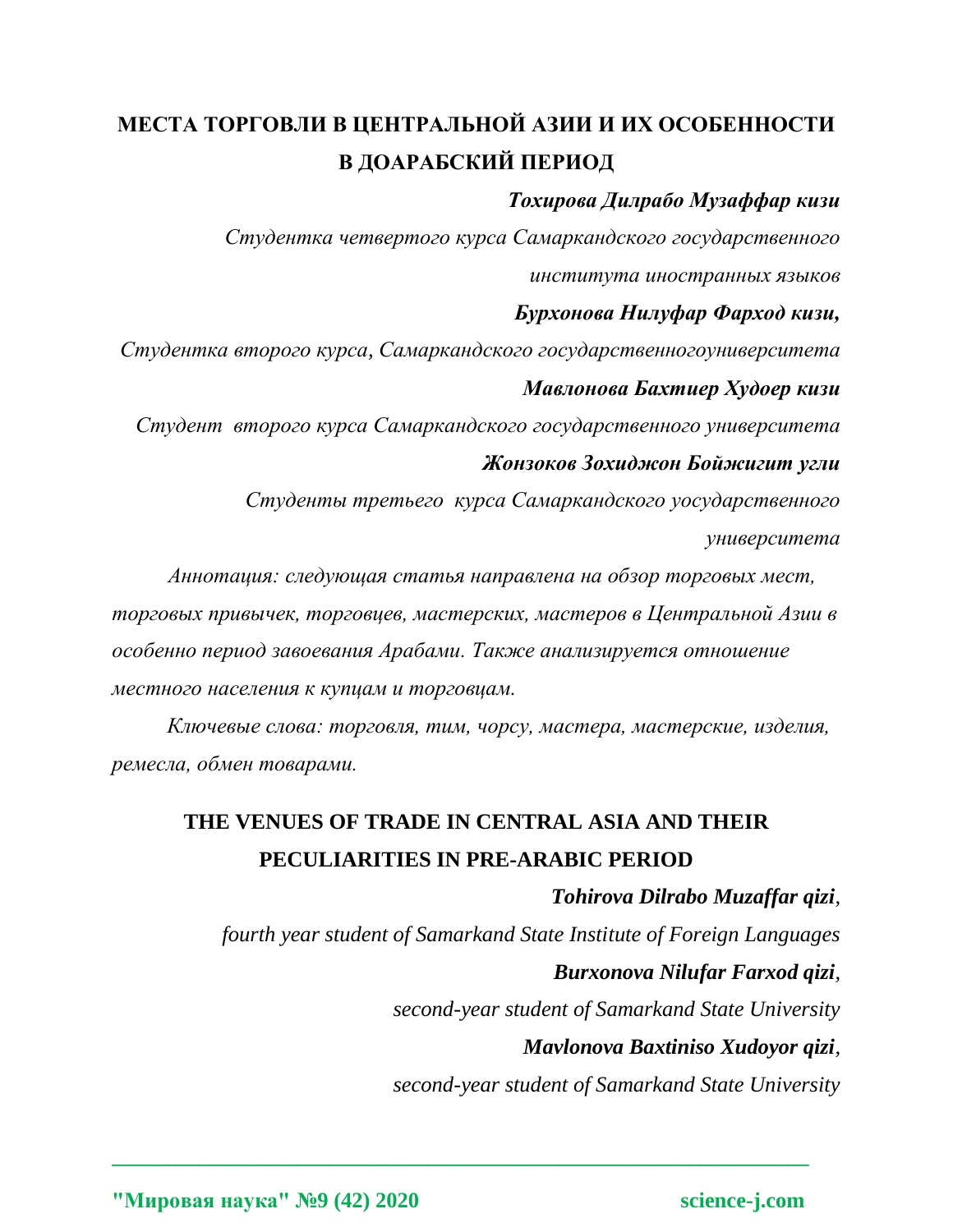### *Jonzoqov Zohidjon Boyjigit o'g'i,*

*third-year student of Samarkand State University*

*Abstract: The following paper aims to look over the trade places, trading habits, traders, workshops and masters of Central Asia in especially pre-arabic period. The attitudes of local people toward merchants and traders are analyzed as well.* 

*Key words: trade, tim, chorsu, masters, workshops, products, crafts, exchange of products.*

In the pre-Arab period, trade in Central Asia was highly developed and took the form of regular international, inter-district markets and merchandise. More than half of the inhabitants of Sogd were engaged in trade. People were taught the secrets of trade and markets from very beginning of childhood. The products of craft centers were exported to mainly, Western Asia and China. City markets served as an arena for the exchange of products of settled and nomadic people. Trade routes and established markets were developed Middle Ages. The needs of this important activity have led to the need to build appropriate buildings serving the craft industry, marketing products, providing temporary shelter and the safety of caravans.

The places to hold sales were called *chorsu* or *bazar*. Covered bazaars in pre-Islamic cities of Central Asia are called Tim. This name occurs much in Sogdian resources. Trade was organized at the intra-quarter bazaars, courtyards, surrounded by shops of artisans having individual counters of goods. Tim did not have a specific compositional structure, it was multi-chamber structure that adapted to the conditions of the site in terms of facade, and linear. Thus, the functional purpose of trade structures and their difference between them are as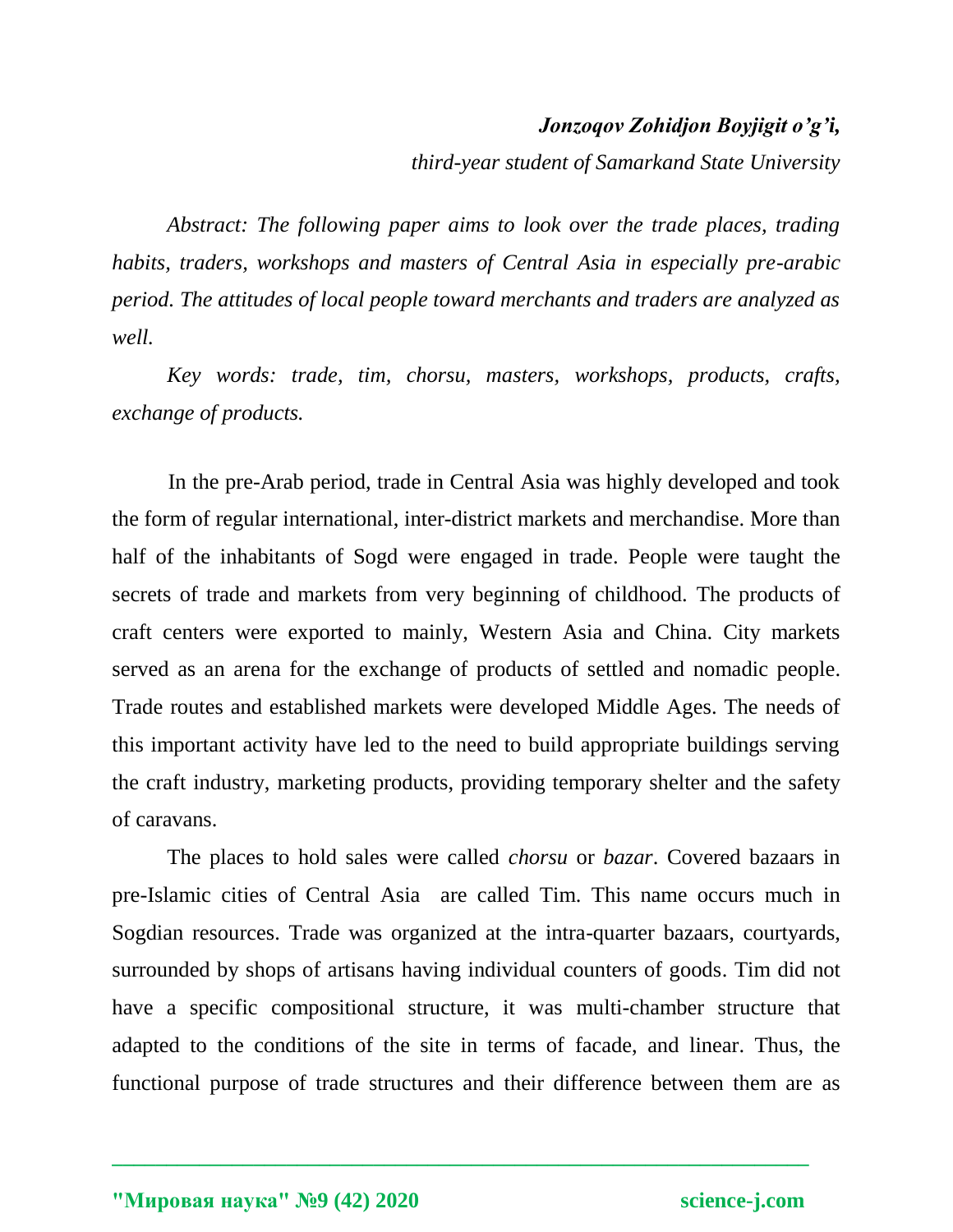follows: chorsu performed the function of trade; still combined production and trade; tim- housing for the store of ready products.

With the relatively small internal areas of these constructions, due to the narrow spans of medieval streets, the organization of their internal space created a fairly wide passage and the air reservoir, which provided coolness and twilight, convenience in the Asian blazing summers and severe winters.

Bazaars stretched along the streets, or rather, the gaps between the shops were tiny streets. These narrow streets were always filled with the noise and market crowd's turbulence. In each row they sold particular product: ropes, gold bracelets and earrings, brushwood, silk fabrics, kitchenware, carpets, clothes were sold in individual counters. Master's shops used to be located in walking distances to the shops or tims of their products.

Ornamental art of Central Asia reached high perfection at that times. The limitation of the ability to depict living creatures led to an increased enthusiasm for ornamentation and the attachment of accessories and, of course, its special development in the art of the East. Ornamental artists were part of almost all craft specifications corporations. In the construction business, for example, "ganchkor" an alabaster carver - was considered a master of highest qualification. He was obliged to know thoroughly the skill of a mason, but, besides this, he also had the technology of carving and be able to draw up an original pattern.

Undoubtedly, the work of Central Asian artisans had a wide influence on the art of many countries. In Central Asia artisans united in corporations, or integrated workshops. Officially, the city of Bukhara only had 32 corporation workshops. The artisans were respected men had high status among other layers of society. Respect for the craft was supported by a number of beliefs. It was believed that Allah sent the crafts to the people through the archangel Jebrail (Gabriel).The legend about the origin of this or that craft was recorded in "Risola" (workshop Charter).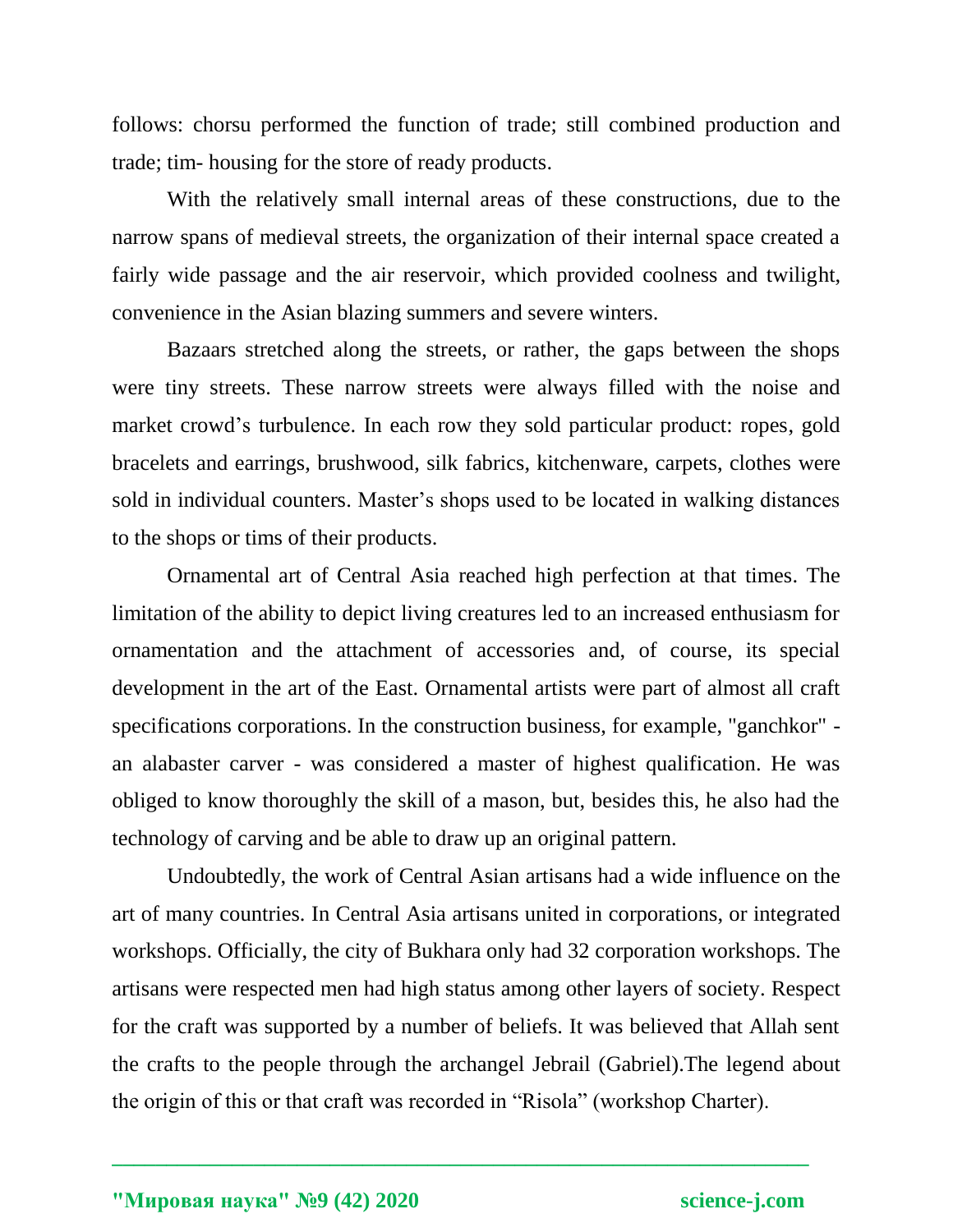Apprenticeship lasted a very long time - 10-15 years. The acquisition of the rank of a master was accompanied by a ceremonial rite, when a crowded feast was held, each of the crafts had their own "holy" patrons. So, the patron of the farmers was Adam, whom God commanded to cultivate the land. The protector of the carpenters was Nuh (Noah), the first to pick up an ax and build a ship. Sheikh Bahauddin Naqshbandi, extremely revered in Bukhara, was the patron of many crafts, especially those related to the application of patterns. Khoja Bahauddin himself was once a weaver and made colored silk fabric with gold and silver threads.

Even 100 years ago, according to Professor A. Semenov, in bazaars you could buy everything from spectacular Maltese shawls, woven gold of Indian muslin, Iranian bronze bowls and the finest, crusader swords. In the summertime, at five in the morning, huge bazaars started to function, and the city gates were already open. The flood of people flooded all the streets, the main source of carriage was arba (primitive type of trolleys or carriages) in bazaars. When an arba with its huge wheels showed up everyone quickly rushed into narrow alleys, pressed against the walls, jumped onto the shelves of shops and tried to get rid of unexpected bump as soon as possible.

The punishment system of the crimes happened in bazaars were extremely cruel: a hand was cut off for theft, if repeated, executed.

Large city baths were built among the bazaars and near mosques-djuma. (Friday mosques) There were also small intra-quarter cities in the Central Asian cities. The construction of public baths began in Central Asia not earlier than the 8th century, i.e. after the Arab conquest. Later they were built very intensively, and they were very popular. The therapeutic and hygienic properties of the bath were of great importance.